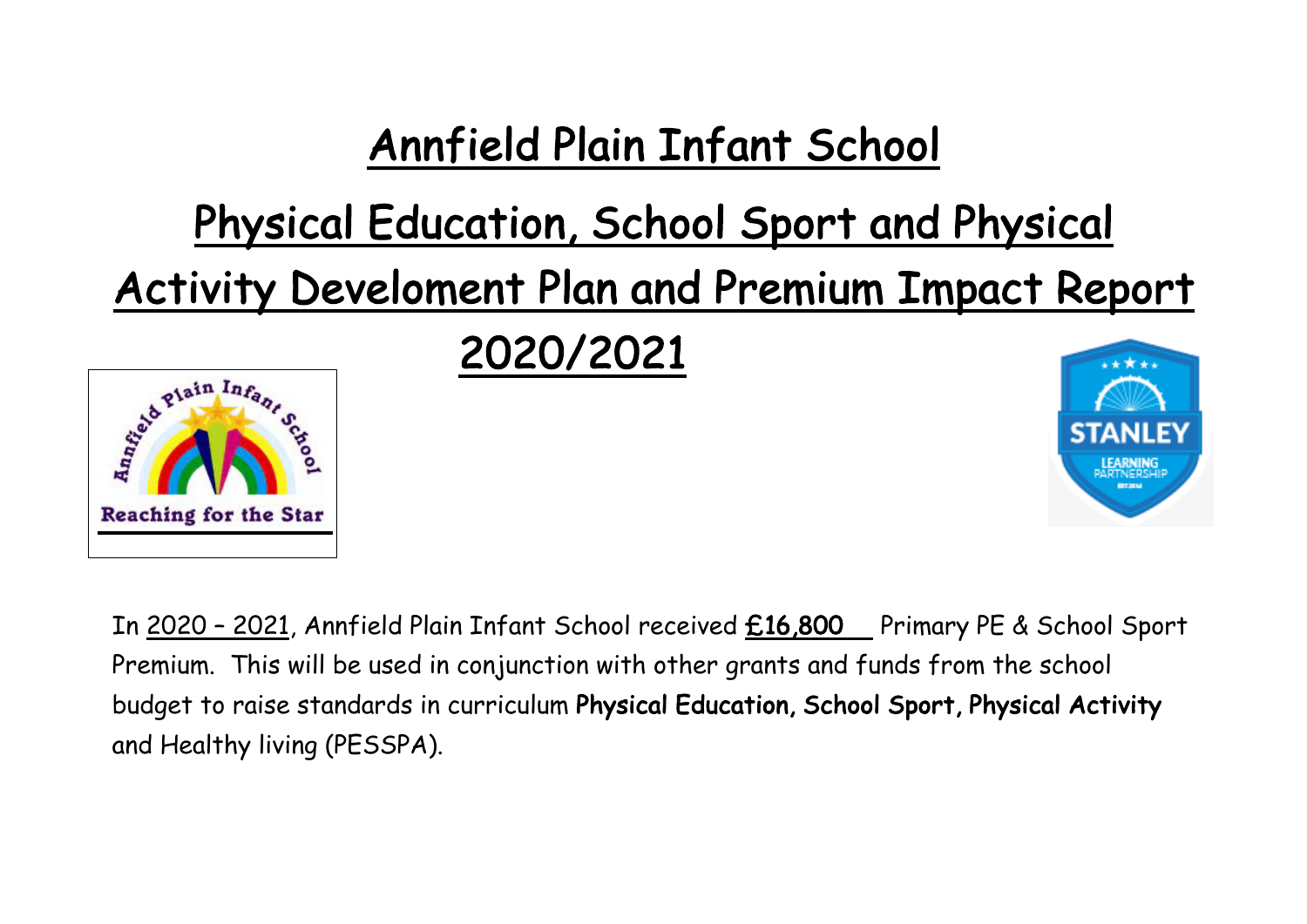Vision: ALL pupils leaving primary school physically literate and with the knowledge, skills and motivation necessary to equip them for a healthy, active lifestyle and lifelong participation in physical activity and sport.

Objective: To build capability within school and achieve self-sustaining improvement in the quality of PE and sport in primary schools against the 5 key grant condition indicators:

- 1. the engagement of all pupils in regular physical activity kick-starting healthy active lifestyles. Chief Medical Officer guidelines recommend that primary school children undertake at least 30 minutes of physical activity a day in school.
- 2. the profile of PE and sport being raised across the school as a tool for whole school improvement
- 3. increased confidence, knowledge and skills of all staff in teaching PE and sport
- 4. broader experience of a range of sports and activities offered to all pupils
- 5. increased participation in competitive sport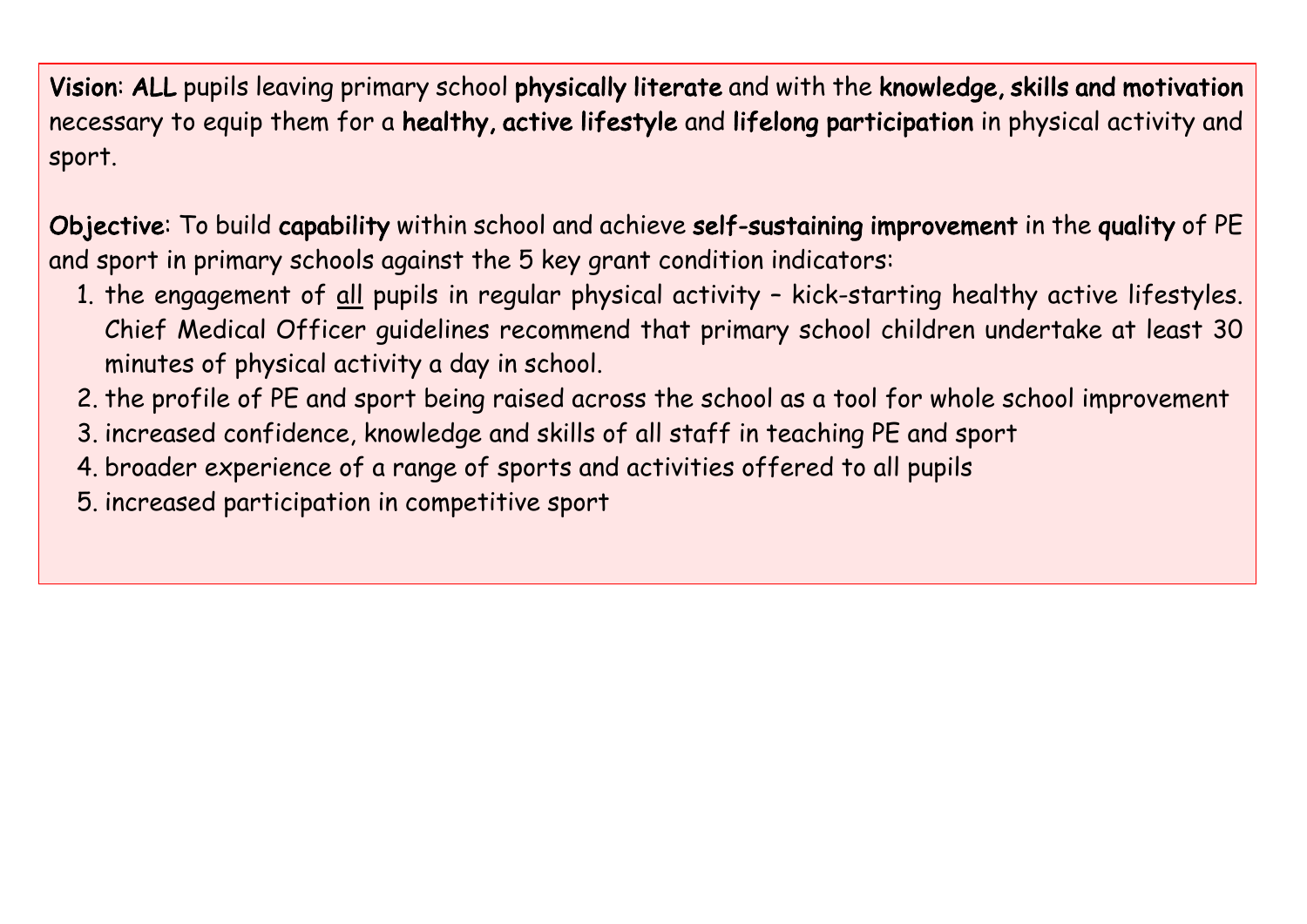| Key achievements to date: July 2021                                                                                                                                                                                                                                                                                                                                                                                                                                                                                                                                                                                                                                                                                                                                                                                                                  | Areas for further improvement and baseline evidence of need:                                                                                                                                                                                                                                                                                                                                                                                                                                                                                                                                                                                                                                                                                                                                                                                                                  |
|------------------------------------------------------------------------------------------------------------------------------------------------------------------------------------------------------------------------------------------------------------------------------------------------------------------------------------------------------------------------------------------------------------------------------------------------------------------------------------------------------------------------------------------------------------------------------------------------------------------------------------------------------------------------------------------------------------------------------------------------------------------------------------------------------------------------------------------------------|-------------------------------------------------------------------------------------------------------------------------------------------------------------------------------------------------------------------------------------------------------------------------------------------------------------------------------------------------------------------------------------------------------------------------------------------------------------------------------------------------------------------------------------------------------------------------------------------------------------------------------------------------------------------------------------------------------------------------------------------------------------------------------------------------------------------------------------------------------------------------------|
| Enhanced P.E equipment stock providing high quality equipment across an<br>increasing range of sports to facilitate more participation within P.E<br>sessions.<br>Football goals purchased to support schools football team and enhance<br>after school football club provision, competitive sport.<br>Higher uptake of clubs in the local community by children in our school<br>due to promotion of local clubs especially cricket where a number of<br>children attend All Stars cricket sessions.<br>Staff skills and knowledge is being increased through observing and<br>working alongside coaches.<br>Staff have taken part in CPD sessions, which will upskill staff delivering<br>PE sessions.<br>Sports week held to raise the profile of PE and sport in school.<br>Clubs held for every child every week<br>Enhancement of EYFS PD area | Continued investment in resources for the teaching of P.E. Maintain a<br>good level of high quality equipment whilst broadening the resources so<br>we can offer a wider range of sports.<br>Continued investment in resources for after school clubs. Maintain a good<br>level of high quality equipment whilst broadening the resources so we can<br>offer a wider range of sports.<br>Continued staff training and awareness of high quality P.E teaching.<br>Staff training in facilitating active classrooms and playtimes and purchase<br>of further resources to support this.<br>Support staff by investing in PE planning and assessment tools.<br>Build further links with local sports clubs and coaches to encourage<br>continued high take up of sports out of school hours.<br>Further use Sports Premium to enhance children's mental health and<br>wellbeing. |

## Action Plan and Budget Tracking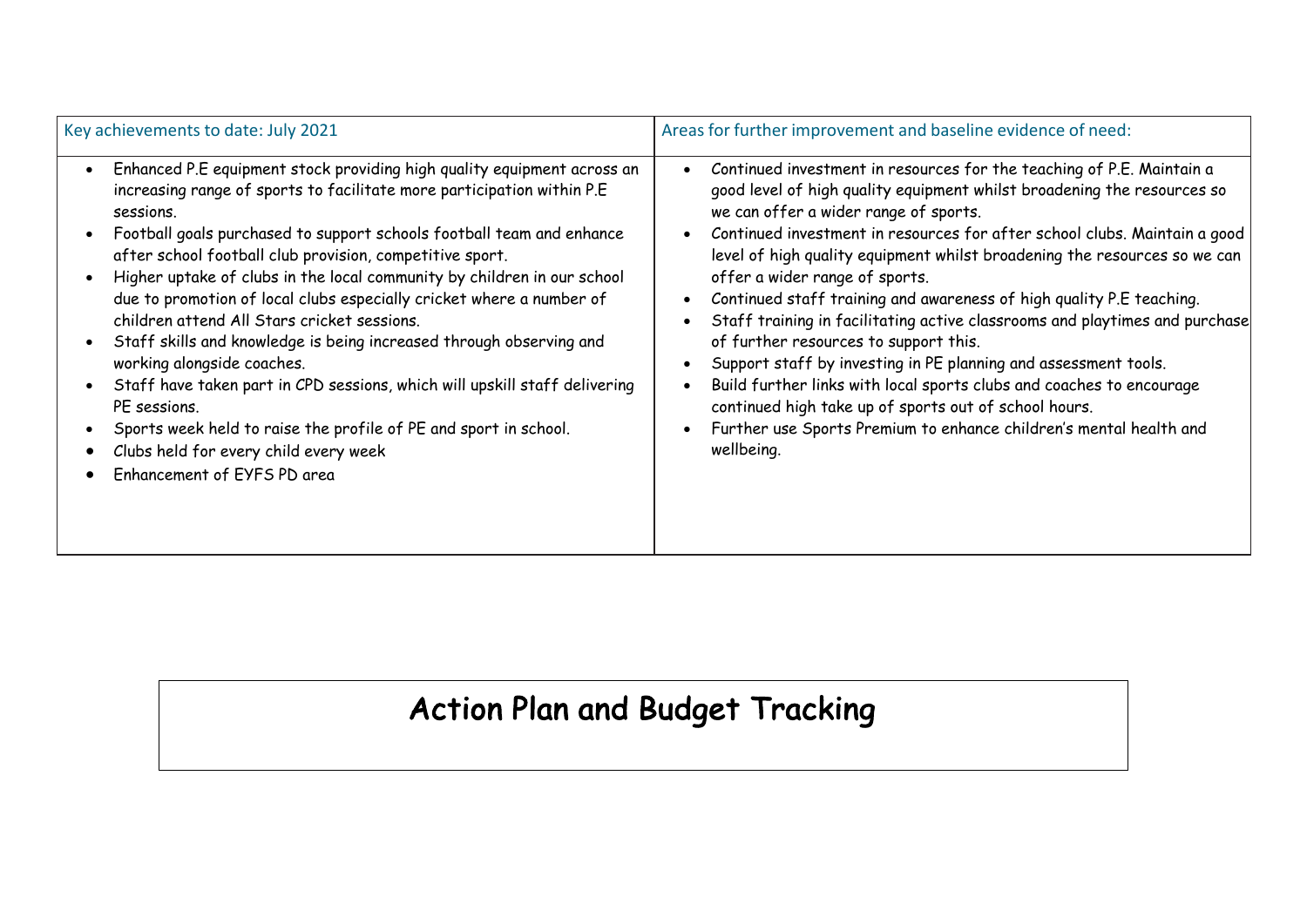| Academic Year: 2021/22                                                                                                                                                                                                    | Total fund allocated: £                                                                                                                                                                                                                                                  | Date Updated: July 2021 |                                                                                                                                         |                                                                    |
|---------------------------------------------------------------------------------------------------------------------------------------------------------------------------------------------------------------------------|--------------------------------------------------------------------------------------------------------------------------------------------------------------------------------------------------------------------------------------------------------------------------|-------------------------|-----------------------------------------------------------------------------------------------------------------------------------------|--------------------------------------------------------------------|
| Key indicator 1: The engagement of all pupils in regular physical activity - Chief Medical Officers guidelines recommend that<br>primary school pupils undertake at least 30 minutes of physical activity a day in school |                                                                                                                                                                                                                                                                          |                         | Percentage of total allocation:<br>%                                                                                                    |                                                                    |
| Intent                                                                                                                                                                                                                    | Implementation                                                                                                                                                                                                                                                           |                         | Impact                                                                                                                                  |                                                                    |
| Your school focus should be clear<br>what you want the pupils to know<br>and be able to do and about<br>what they need to learn and to<br>consolidate through practice:                                                   | Make sure your actions to achieve<br>are linked to your intentions:                                                                                                                                                                                                      | Funding<br>allocated:   | Evidence of impact: what do<br>pupils now know and what<br>can they now do? What has<br>changed?:                                       | Sustainability and suggested<br>next steps:                        |
| Access to high quality resources during<br>PE sessions. Enough quantity of<br>resources to enable access for all.                                                                                                         | Purchase of additional PE<br>resources to support PE<br>sessions e.g. Balls/Racquets.<br>All sports and activities<br>taught in PE sessions to be<br>fully resourced.<br>All individuals have access to<br>sufficient resources to be<br>able to engage fully in lessons | £1000                   | esson observations show that the Continue to develop stock each<br>curriculum is fully supported by<br>appropriate equipment            | year ensuring that after school<br>sport provision is catered for. |
| To continue to make the school day<br>active for ALL pupils.                                                                                                                                                              | Running sessions<br>After school clubs available<br>for every child every week.<br>Curriculum PE guaranteed<br>each week for each class.<br>Resources purchased across<br>school                                                                                         | £500                    | High uptake across EYFS and KS1 Develop further next year from<br>after school sport including PP and September to July.<br><b>SEND</b> |                                                                    |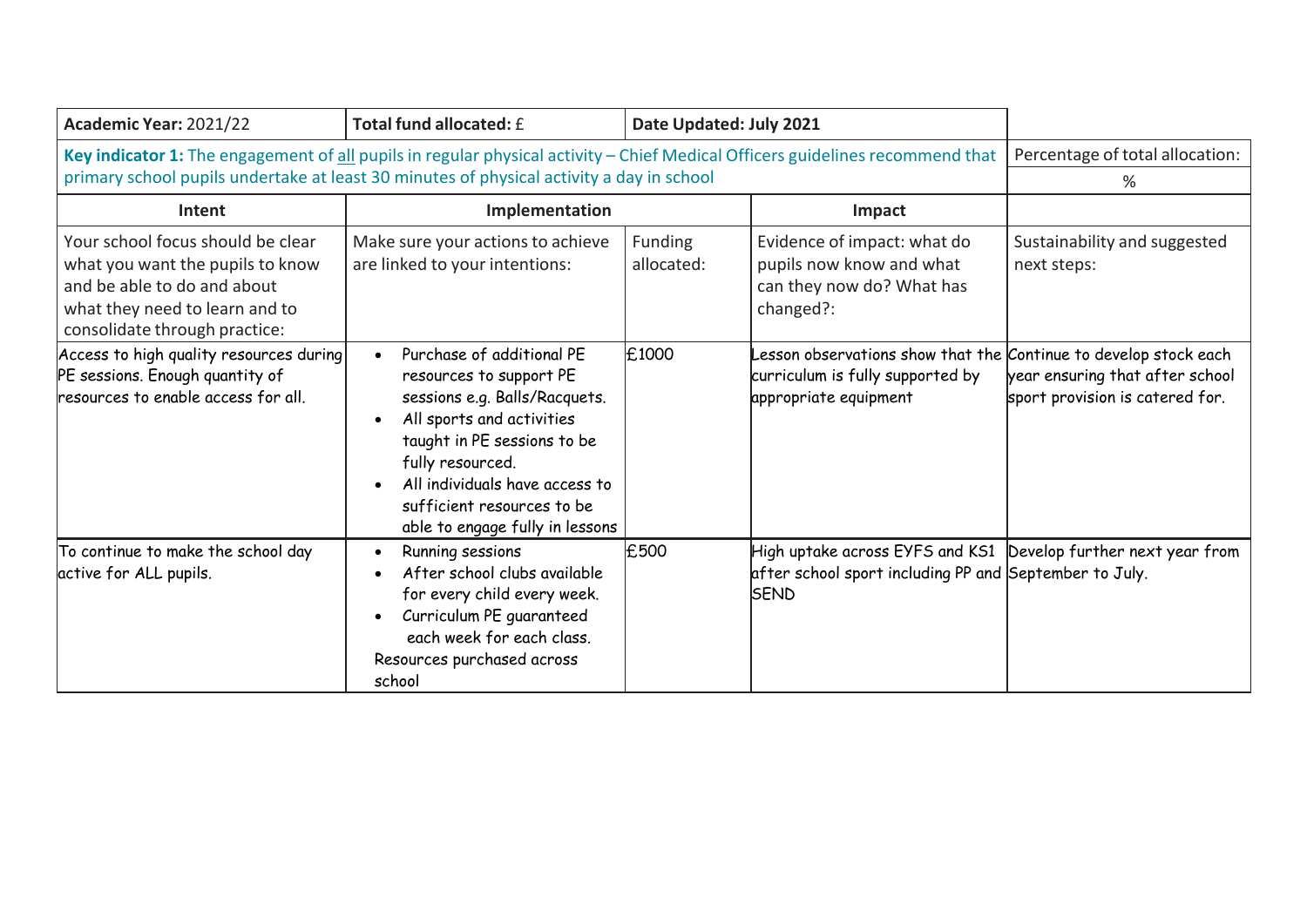| Healthy Lifestyle club to engage pupils<br>who are less active. Link to PSHE,<br>Science and PE curriculum.<br>Gardening | Work in conjunction with the $\vert$ £500<br>lunch staff.<br>Grow fruits and vegetables in<br>school with the children and<br>prepare them into meals<br>alongside the lunch staff.<br>Tend to garden throughout<br>the year.<br>Purchase gardening equipment<br>and physical resources. |       | Popular in school amongst the<br>children. Develop further next<br>year with more regular clubs and<br>parental involvement.                                                                                        | Continue next year and keep the<br>club running throughout the<br>whole year.                                              |
|--------------------------------------------------------------------------------------------------------------------------|------------------------------------------------------------------------------------------------------------------------------------------------------------------------------------------------------------------------------------------------------------------------------------------|-------|---------------------------------------------------------------------------------------------------------------------------------------------------------------------------------------------------------------------|----------------------------------------------------------------------------------------------------------------------------|
| <b>REEVO SLA</b>                                                                                                         | Provides coaching 3 nights a<br>week Reception, Year 1 and<br>Year2 all year giving every<br>child sports access<br>throughout the whole year.                                                                                                                                           | £3200 | Good uptake from children. We will Club regularity must continue<br>develop further next year by using and widen the club offer.<br>staff expertise and knowledge<br>gained from working with coaches<br>this year. |                                                                                                                            |
| Commando Joe Program                                                                                                     | Provides military problem<br>solving and physical activity.<br>Buy the resources and upkeep costs<br>Training CPD with Commando Joe<br>Staff.                                                                                                                                            | £2000 | Excellent- Children are developing<br>language and problem solving skills<br>in a physical and practical way.                                                                                                       | Vext Year, every year group<br>timetabled in from September 1<br>afternoon curriculum PE and 1<br>afternoon Commando Joes. |
| School swimming scheme.                                                                                                  | SLP swimming package. New<br>swimming scheme to improve<br>and develop children's<br>swimming skills due to the<br>significant drop in swimming<br>attendance through the<br>pandemic.<br>Lots of our children have low                                                                  | £5000 | Children developed their swimming Change providers to work with<br>skills well across the year.                                                                                                                     | SLP swimming scheme.<br>SLP wide initiative involving SLP<br>transport and swim centre.                                    |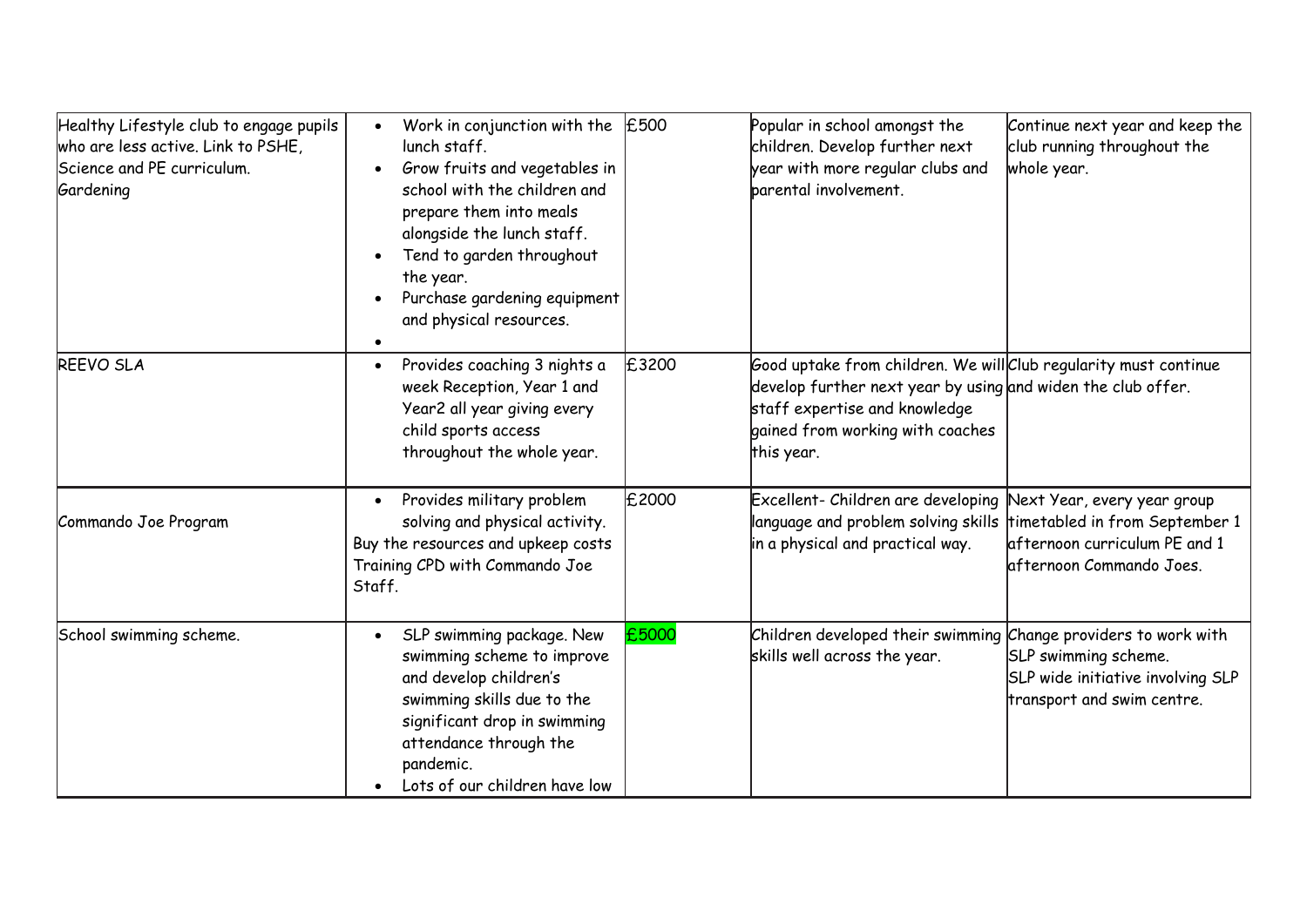|                                                                                                                                                                         | swimming ability at Year 2<br>age.                                                                                                                                                                                                                                                                                                                         |                       |                                                                                                                              |                                                                                      |
|-------------------------------------------------------------------------------------------------------------------------------------------------------------------------|------------------------------------------------------------------------------------------------------------------------------------------------------------------------------------------------------------------------------------------------------------------------------------------------------------------------------------------------------------|-----------------------|------------------------------------------------------------------------------------------------------------------------------|--------------------------------------------------------------------------------------|
| Key indicator 2: The profile of PESSPA being raised across the school as a tool for whole school improvement                                                            |                                                                                                                                                                                                                                                                                                                                                            |                       |                                                                                                                              | Percentage of total allocation:<br>%                                                 |
| Intent                                                                                                                                                                  | Implementation                                                                                                                                                                                                                                                                                                                                             |                       | Impact                                                                                                                       |                                                                                      |
| Your school focus should be clear<br>what you want the pupils to know<br>and be able to do and about<br>what they need to learn and to<br>consolidate through practice: | Make sure your actions to achieve<br>are linked to your intentions:                                                                                                                                                                                                                                                                                        | Funding<br>allocated: | Evidence of impact: what do<br>pupils now know and what<br>can they now do? What has<br>changed?:                            | Sustainability and suggested<br>next steps:                                          |
| <b>REEVO SLA</b>                                                                                                                                                        | Includes maximum<br>$\bullet$<br>participation from every child.<br>Balances the enjoyment of<br>$\bullet$<br>participation with the desire<br>for healthy competition and<br>sportsmanship.<br>High activity and participation<br>levels that encourages<br>wellness and creates a<br>positive mindset for all.<br>Attendance of festivals and<br>events. | £3200                 | All children participated in sport<br>in school and all children had<br>access to after school sports<br>provision each week | Replace with the school sport<br>passport and run after school<br>clubs differently. |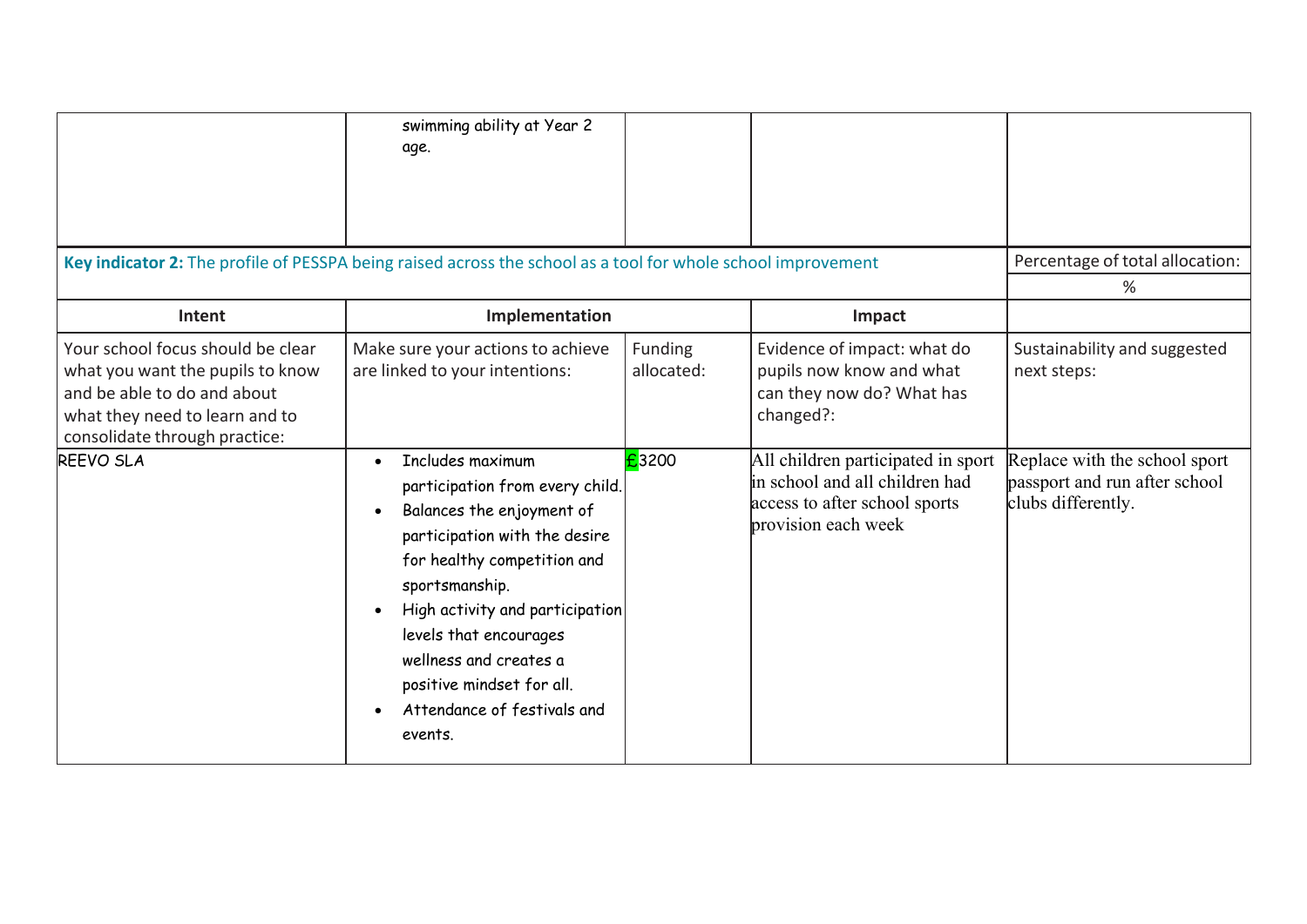| Whole school sports week.                      | Following success in previous<br>years of raising the profile of<br>PESSPA across the school.<br>Whole school sports week.<br>Classes to take part in a range<br>of different sports and<br>physical activities.<br>Participation in whole school<br>competitive sports day.<br>SKIP 2B FIT<br>Hoop Starz<br>Archery | £1000 | High engagement across whole of Rebook Skip 2B FIT and hoop<br>school.                                                                              | starz for next years celebration.                                         |
|------------------------------------------------|----------------------------------------------------------------------------------------------------------------------------------------------------------------------------------------------------------------------------------------------------------------------------------------------------------------------|-------|-----------------------------------------------------------------------------------------------------------------------------------------------------|---------------------------------------------------------------------------|
| Staff Annfield Plain PE Department<br>clothing | Staff were purchased a PE kit E500.<br>to be worn at all physical<br>activities and events.<br>This is to raise the profile of<br>PE and present a professional<br>and organised image to<br>children and parents.                                                                                                   |       | All staff wear correct kit.<br>Children recognise the correct<br>clothing for the activity<br>Promotes our school alongside a<br>healthy lifestyle. | Keep next year and replace any<br>damaged kit or provide to new<br>staff. |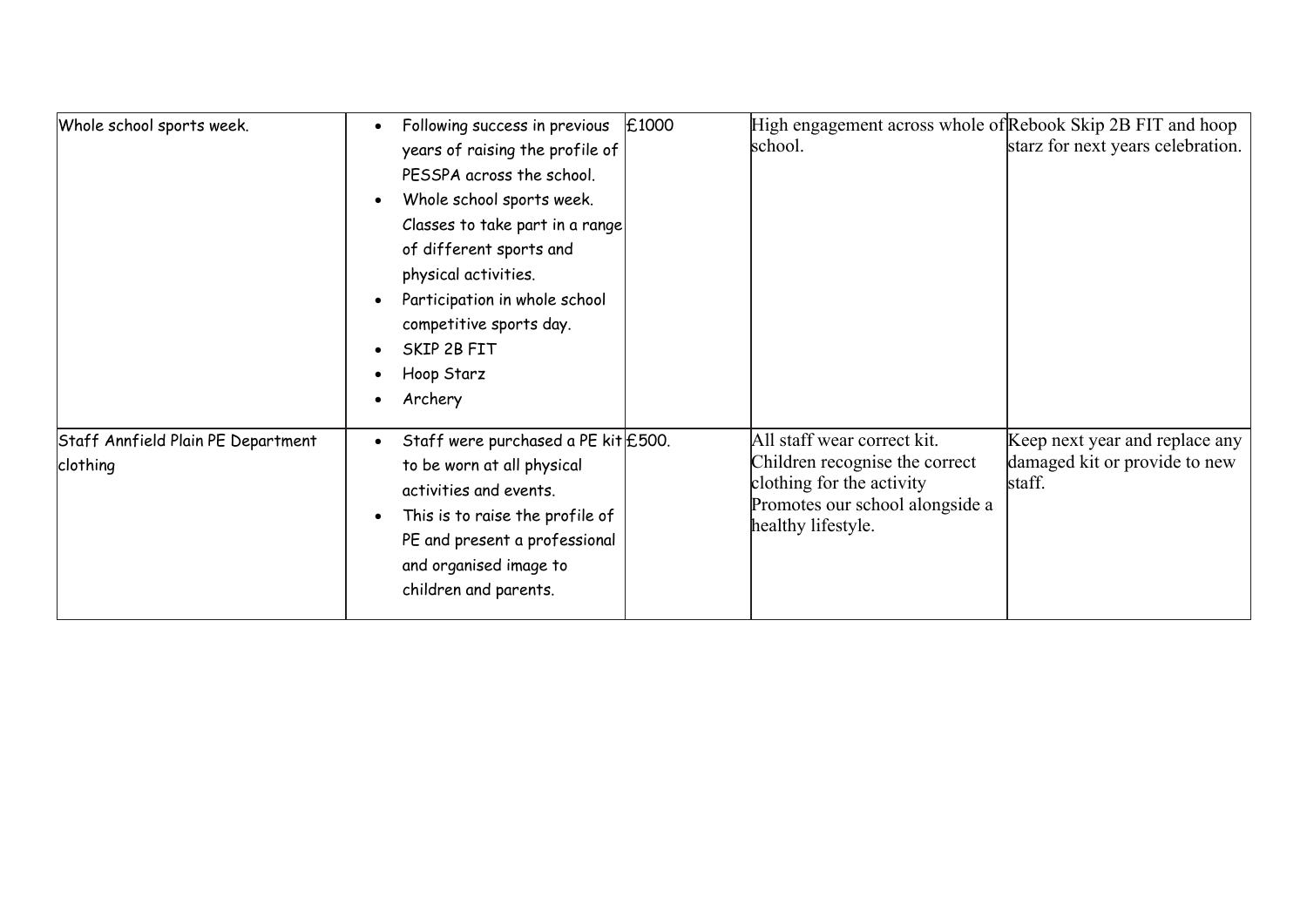| Key indicator 3: Increased confidence, knowledge and skills of all staff in teaching PE and sport                                                                       |                                                                                                                                   |                       | Percentage of total allocation:                                                                                                                                             |                                             |
|-------------------------------------------------------------------------------------------------------------------------------------------------------------------------|-----------------------------------------------------------------------------------------------------------------------------------|-----------------------|-----------------------------------------------------------------------------------------------------------------------------------------------------------------------------|---------------------------------------------|
|                                                                                                                                                                         |                                                                                                                                   |                       |                                                                                                                                                                             | %                                           |
| Intent                                                                                                                                                                  | Implementation                                                                                                                    |                       | Impact                                                                                                                                                                      |                                             |
| Your school focus should be clear<br>what you want the pupils to know<br>and be able to do and about<br>what they need to learn and to<br>consolidate through practice: | Make sure your actions to<br>achieve are linked to your<br>intentions:                                                            | Funding<br>allocated: | Evidence of impact: what do<br>pupils now know and what<br>can they now do? What has<br>changed?:                                                                           | Sustainability and suggested<br>next steps: |
| Lead to provide CPD to all staff<br>throughout the year and complete<br>lesson observations/support.                                                                    | Children will benefit from<br>$\bullet$<br>stricy adherence to<br>curriculum, organised<br>resources and confident<br>deliverers. | £200 cover            | Staff are more confident to deliver Next year, all staff will deliver<br>their own PE sessions.<br>Training attended enthusiastically<br>with ideas put into place swiftly. | PE themselves across the<br>whole year.     |
| CPD for staff                                                                                                                                                           | MU to complete skills audit.  tbc<br>$\bullet$<br>CPD in specific areas for<br>targeted staff.<br>Whole school staff training.    |                       |                                                                                                                                                                             |                                             |
| Key indicator 4: Broader experience of a range of sports and activities offered to all pupils                                                                           |                                                                                                                                   |                       |                                                                                                                                                                             | Percentage of total allocation:             |
|                                                                                                                                                                         |                                                                                                                                   |                       |                                                                                                                                                                             | %                                           |
| Intent                                                                                                                                                                  | Implementation                                                                                                                    |                       | Impact                                                                                                                                                                      |                                             |
| Your school focus should be clear<br>what you want the pupils to know<br>and be able to do and about<br>what they need to learn and to<br>consolidate through practice: | Make sure your actions to<br>achieve are linked to your<br>intentions:                                                            | Funding<br>allocated: | Evidence of impact: what do<br>pupils now know and what<br>can they now do? What has<br>changed?:                                                                           | Sustainability and suggested<br>next steps: |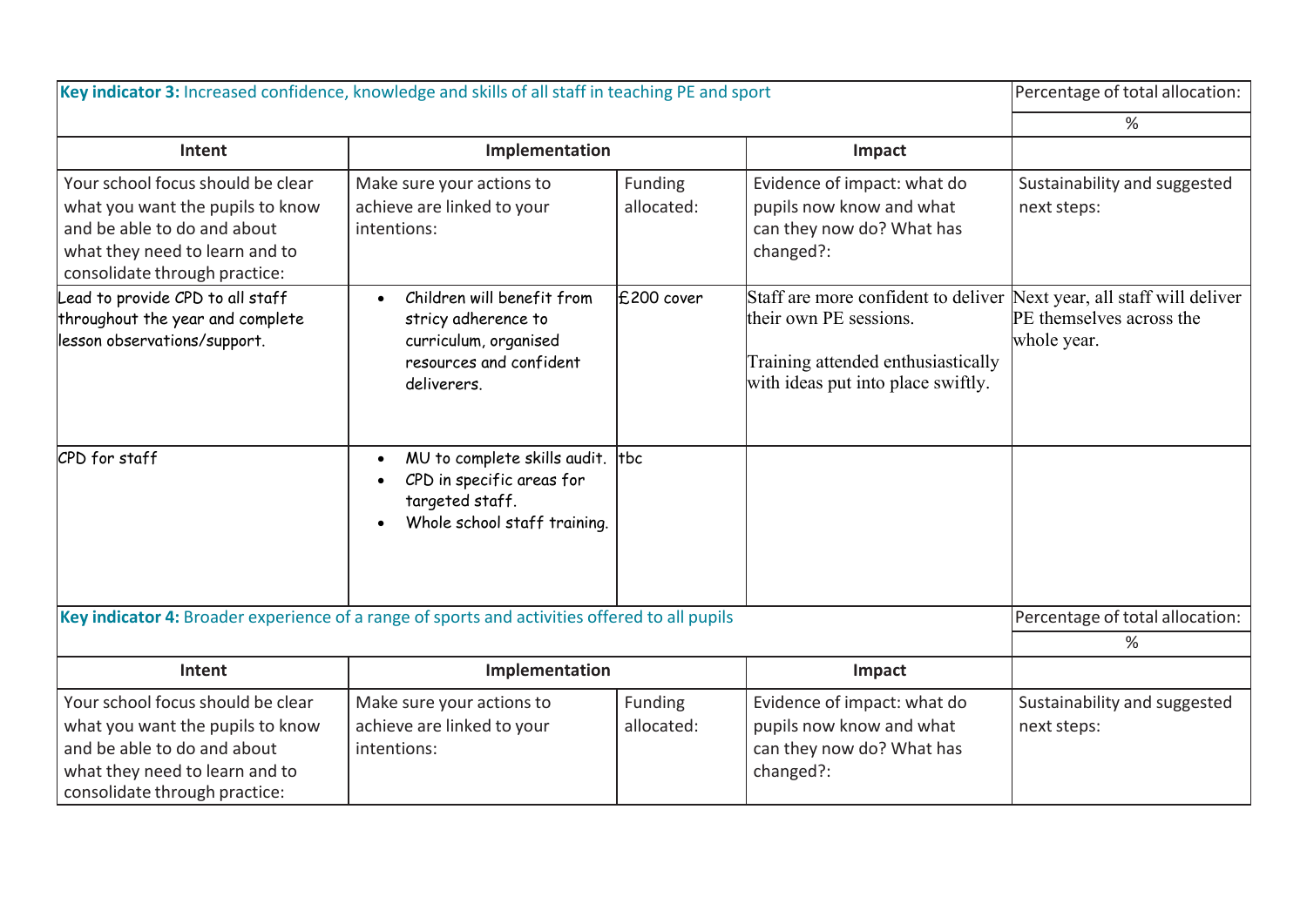| To offer opportunities for more<br>children to partake in sporting<br>activities both in school and after<br>school.                                        | All children have access to<br>their year group sports club<br>every week.<br>Consultation with children<br>and parents to create the<br>list of sports clubs offered.<br>Focus on multi skills clubs to<br>$\bullet$<br>cover a wide range of sports.<br>Sports week offering a<br>$\bullet$<br>wider range. Skipping, hula<br>hooping, boxing and archery. |                                      | Great uptake of sporting<br>opportunity.                                                          | Run from September next year.<br>More attendance in key groups. |
|-------------------------------------------------------------------------------------------------------------------------------------------------------------|--------------------------------------------------------------------------------------------------------------------------------------------------------------------------------------------------------------------------------------------------------------------------------------------------------------------------------------------------------------|--------------------------------------|---------------------------------------------------------------------------------------------------|-----------------------------------------------------------------|
| To allow the PE curriculum and sports<br>clubs to run effectively and to ensure<br>the smooth implementation of the new<br>PE planning scheme in September. | Purchase of new equipment<br>$\bullet$<br>and planning scheme.                                                                                                                                                                                                                                                                                               | Included in other<br>key indicators. |                                                                                                   |                                                                 |
| Whole School sports week.                                                                                                                                   | ALL children to take part in $(£800)$<br>$\bullet$                                                                                                                                                                                                                                                                                                           |                                      |                                                                                                   |                                                                 |
| Key indicator 5: Increased participation in competitive sports and                                                                                          | activities                                                                                                                                                                                                                                                                                                                                                   |                                      |                                                                                                   | Percentage of total allocation:<br>%                            |
| Intent                                                                                                                                                      | Implementation                                                                                                                                                                                                                                                                                                                                               |                                      | Impact                                                                                            |                                                                 |
| Your school focus should be clear<br>what you want the pupils to know<br>and be able to do and about<br>what they need to learn and to                      | Make sure your actions to<br>achieve are linked to your<br>intentions:                                                                                                                                                                                                                                                                                       | Funding<br>allocated:                | Evidence of impact: what do<br>pupils now know and what<br>can they now do? What has<br>changed?: | Sustainability and suggested<br>next steps:                     |
| consolidate through practice:                                                                                                                               |                                                                                                                                                                                                                                                                                                                                                              |                                      |                                                                                                   |                                                                 |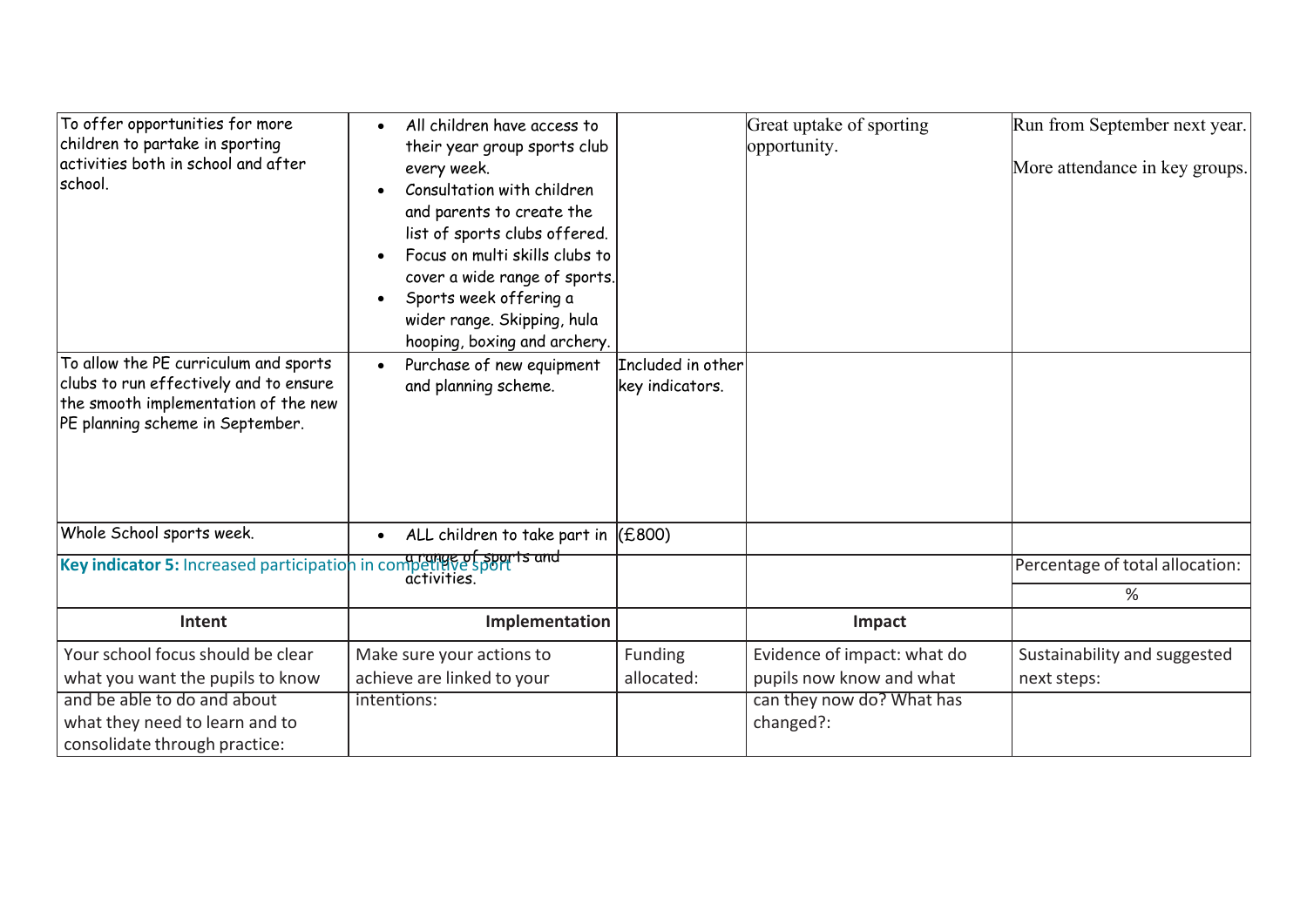| Online skipping festival       | Children to compete against Replacing<br>$\bullet$<br>other schools in an online<br>skipping festival.                                                                      | skipping ropes. | Whole school participated. | Liaise with DC to discuss the<br>regularity of online festivals. |
|--------------------------------|-----------------------------------------------------------------------------------------------------------------------------------------------------------------------------|-----------------|----------------------------|------------------------------------------------------------------|
| Intra school competitive focus | As lockdowns are stopping<br>$\bullet$<br>inter school competition and<br>inter school festivals we will<br>have a heavier focus on intra<br>competition.<br>Running races. |                 |                            |                                                                  |
|                                | $\bullet$                                                                                                                                                                   |                 |                            |                                                                  |